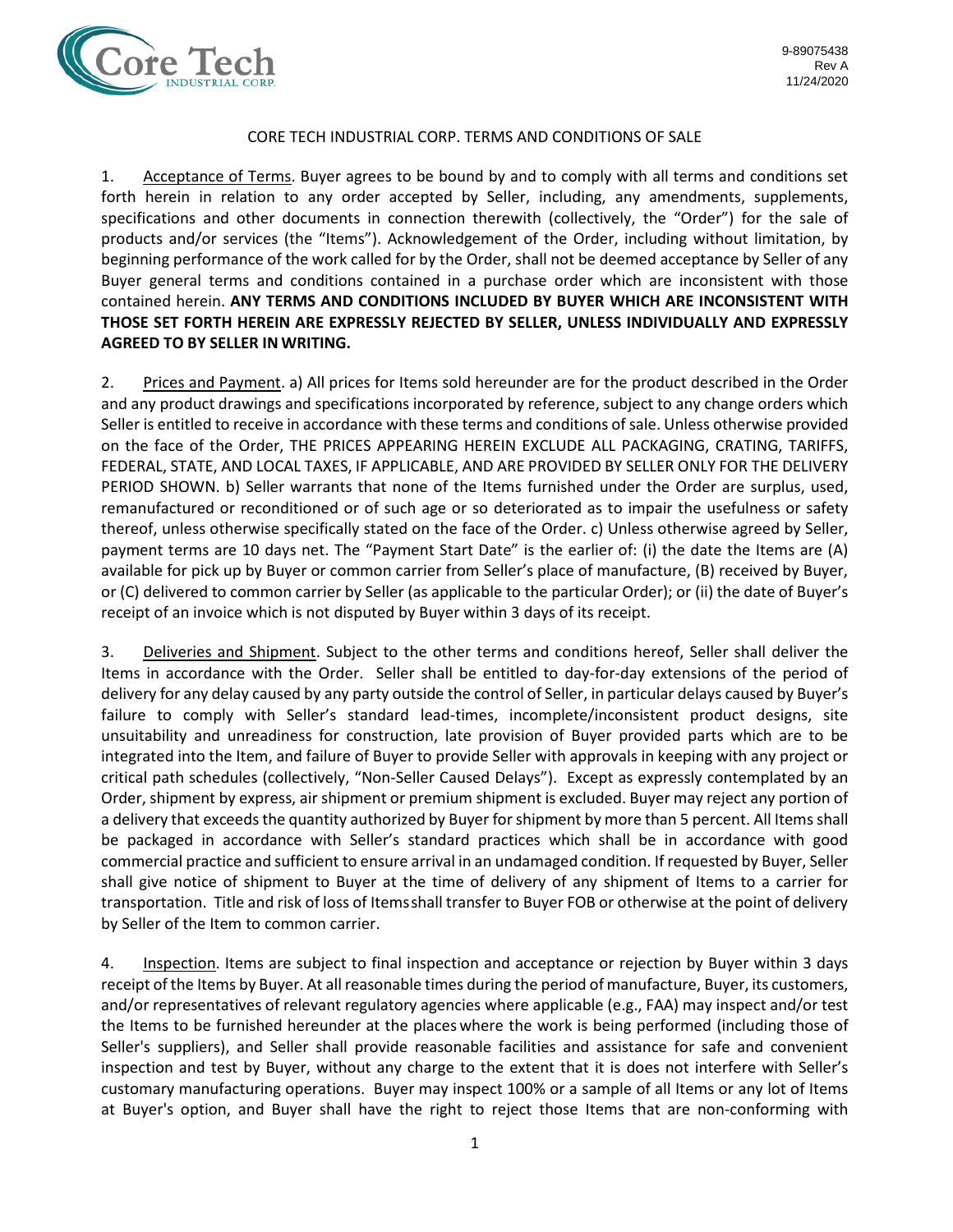

specifications and/or terms of the Order, provided that Seller shall be entitled to receive a day-for-day extension of the delivery date for any production delays caused by Buyer's inspections. Buyer shall be deemed to waive its right of interim inspection at particular stages of manufacturing, if Buyer fails to complete such inspection when the Items are available for inspection at the relevant state of completion.

5. Warranties. Unless otherwise specified in the Order, Seller warrants that for a period of 1 year from the date of service by Seller (in the case of service) and 2 years from date of delivery for Items which are not installed by Seller, whichever comes sooner, all Items furnished to Buyer will be free from defects in material and workmanship, will conform to applicable drawings, designs, specifications and samples, will meet all functional and performance requirements and, to the extent the Order calls for services to be performed, that such services will be free from defects in workmanship, will meet all requirements of the Order (all of which are hereinafter collectively referred to as "Conforming Items"). Seller's liability is limited to Items that are returned to Seller within 30 days of Buyer's discovery of the alleged defect. Seller is not responsible for removal and re-installation of Items from within the Buyer's facilities. Along with the returned Items, Buyer shall provide details regarding the defect. Seller does not provide any warranty or assume liability for any technical advice that was provided to Buyer by Seller, except to the extent specifically set forth in the Order.

At Seller's discretion, Seller shall repair or replace Items that fail to comply with this warranty. Seller shall be responsible for the payment of any shipping and processing costs associated with the return of any Items which are determined by Seller to be non-Conforming Items following their inspection by Seller; in the case that Buyer has paid for any such shipping costs, Seller shall reimburse Buyer for all shipping, processing and priority costs incurred in relation to Items which are determined by Seller to be non-Conforming Items following their inspection by Seller. In the event non-Conforming Items are returned to Seller, Seller shall repair or replace such non-Conforming Items within a commercially reasonable period in keeping with the lead times associated with the initial production of the Item in the ordinary course of business. In the case of services, in the event that Seller is notified ofthe non-Conforming Item, Seller shall re-perform the non-Conforming work at the earliest opportunity in keeping with the lead times associated with the initial service in the ordinary course of business. Seller shall have no warranty liability under this Section 5 to the extent that the Item is altered or modified by Buyer or if the Item's failure is attributable to Buyer's failure to comply with applicable installation procedures, perform customary maintenance or other form of misuse of the Item.

6. Waiver of Consequential Damages. Except for a breach of the confidentiality and intellectual property provisions set forth in these Terms and Conditions, in no event will Buyer or Seller be liable or responsible to the other for any type of incidental, punitive, indirect or consequential damages, including, but not limited to, lost revenue, lost profits, replacement goods, loss of technology, rights or services, loss of data, or interruption or loss of use of service or equipment, even if advised of the possibility of such damages, whether arising under theory of contract, tort (including negligence), strict liability or otherwise.

7. Changes. a) Buyer may make changes within the general scope of the Order in any one or more of the following: (i) drawings, designs or specifications where the goods to be furnished are to be specially manufactured for Buyer; (ii) method of shipment or packing; (iii) place and time of delivery; (iv) amount of Buyer's furnished property; (v) quality; (vi) quantity; or (vii) scope or schedule of the Items. If any changes cause an increase or decrease in the cost, or the time required for the performance of any work under the Order, a mutually agreeable equitable adjustment shall be made in the Order price or delivery schedule, or both (including costs related to demobilization and remobilization), and in the absence of such Seller shall not be bound by the requested change. Adjustments related to obsolescence, scrap, and/or rework resulting from any change shall be limited to the materials ordered and/or in process at the time of the change or otherwise within Seller's normal manufacturing cycle in anticipation of Buyer's delivery schedule.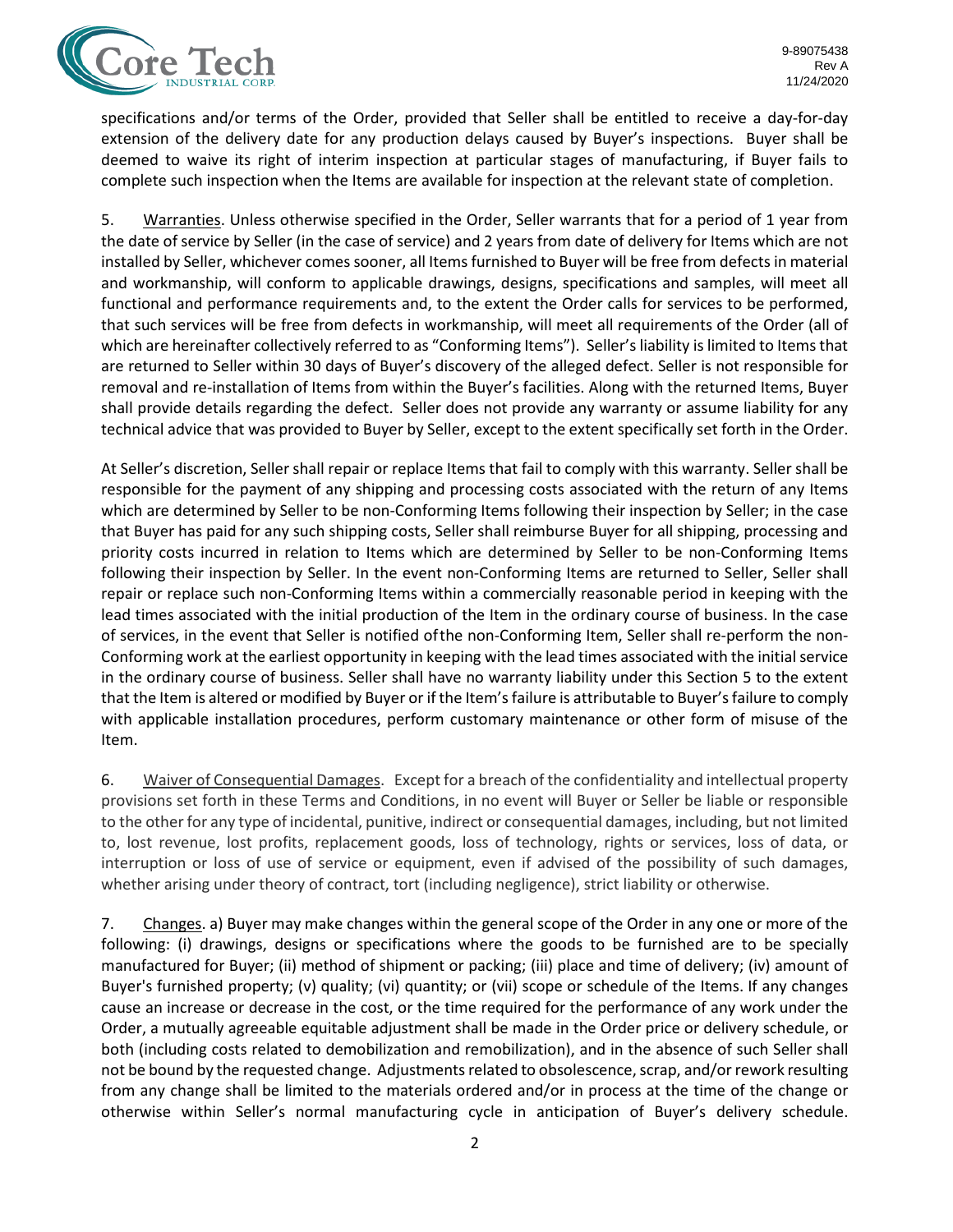

Performance of Buyer requested changes without simultaneous request for an equitable change in price or delivery schedule shall not constitute a waiver by Seller of its right to such. b) During performance of the Order, Seller may make any changes in the design of Items to be furnished by Seller under the Order without advance written notification to or written approval of Buyer, to the extent such changes do not materially affect the usage, functionality or installation of the Item. Unless otherwise mutually agreed to in the Order, Buyer shall be responsible for all Seller costs incurred as a result of any changes requested or caused by Buyer (including Non-Seller Caused Delays which are attributable to Buyer).

8. Intellectual Property. All tangible and intangible property furnished to Seller by Buyer, and tangible property specifically paid for by Buyer and which is based on the foregoing, shall remain Buyer's property ("Buyer Proprietary Information and Property"), provided however, that to the extent that any Item delivered by Seller includes any know how, trade secrets, patents, product integration techniques or other product designs created by Seller in the course of business, such intellectual property rights are retained by Seller ("Seller Proprietary Information and Property") and Buyer's rights therein are limited to that of an irrevocable limited license for the useful life of the specific Item sold by Seller to Buyer and only for its use at the location and for the application contemplated by the Order and for no other use or purpose. Seller may use Buyer Proprietary Information and Property only in the performance of work for Buyer, and Buyer may use Seller Proprietary Information and Property only to the extent of the limited license described herein and, upon Buyer's or Seller's request, the other will deliver any proprietary information and property and all copies thereof to the other.

Seller warrants that the Items and/or services provided or process used shall not infringe any patent, copyright, trademark, or other proprietary right of any third party or misappropriate any trade secret of any third party. Seller agrees to indemnify, defend and hold harmless Buyer Indemnitees ("Buyer Indemnitees" shall mean and include any of Buyer and its subsidiaries, affiliates, agents, representatives, customers and invitees and their respective officers, directors, shareholders, and employees) from all costs and expenses related to any suit, claimor proceeding (excluding any and all attorneys' fees) brought against any of Buyer Indemnitees based on a claim that any service, article or apparatus, software, material, equipment, part, device or process, or any part thereof included in the Items furnished hereunder, or any device or process necessarily resulting from the use thereof, constitutes an infringement of any patent, copyright, trademark, trade secret or other intellectual property right of any third party. Buyer shall notify Seller of any such suit, claim or proceeding and give Seller authority, information, and assistance (at Seller's expense) for the defense of same, and Seller shall pay all damages and costs awarded therein. If use of said service, article or apparatus, material, equipment, part, device or process ("Infringing Material") is enjoined, Seller shall, at its own expense and at its option, either procure for Buyer (and Buyer's customer(s)) the right to continue using said article or apparatus, material, equipment, part, process or device, (or in the case of a service, Seller shall procure for Buyer (and Buyer's customer(s)) the right to continue receiving such service) or replace same with a non-infringing equivalent. Any modification to or substitute for any Infringing Material provided under this Section is subject to all of the terms and conditions herein, including, without limitation, the indemnification provisions of this Section. Notwithstanding the foregoing, (a) Buyer warrants that any components, product designs, product specification or code delivered to Seller in relation to Items or services to be performed by Seller shall not infringe any patent, copyright, trademark, or other proprietary right of any third party or misappropriate any trade secret of any third party, and (b) in no case shall Seller be obligated to indemnify Buyer under any provision of this Section in relation to any claim of infringement which is attributable to Seller's reliance on any Buyer provided instructions and/or Seller's reliance on any Buyer Proprietary Information and Property, and Buyer shall indemnify Seller on terms reciprocal to those set forth in the preceding provisions of this Section in the event a third party alleges that Seller has so infringed upon its intellectual property rights.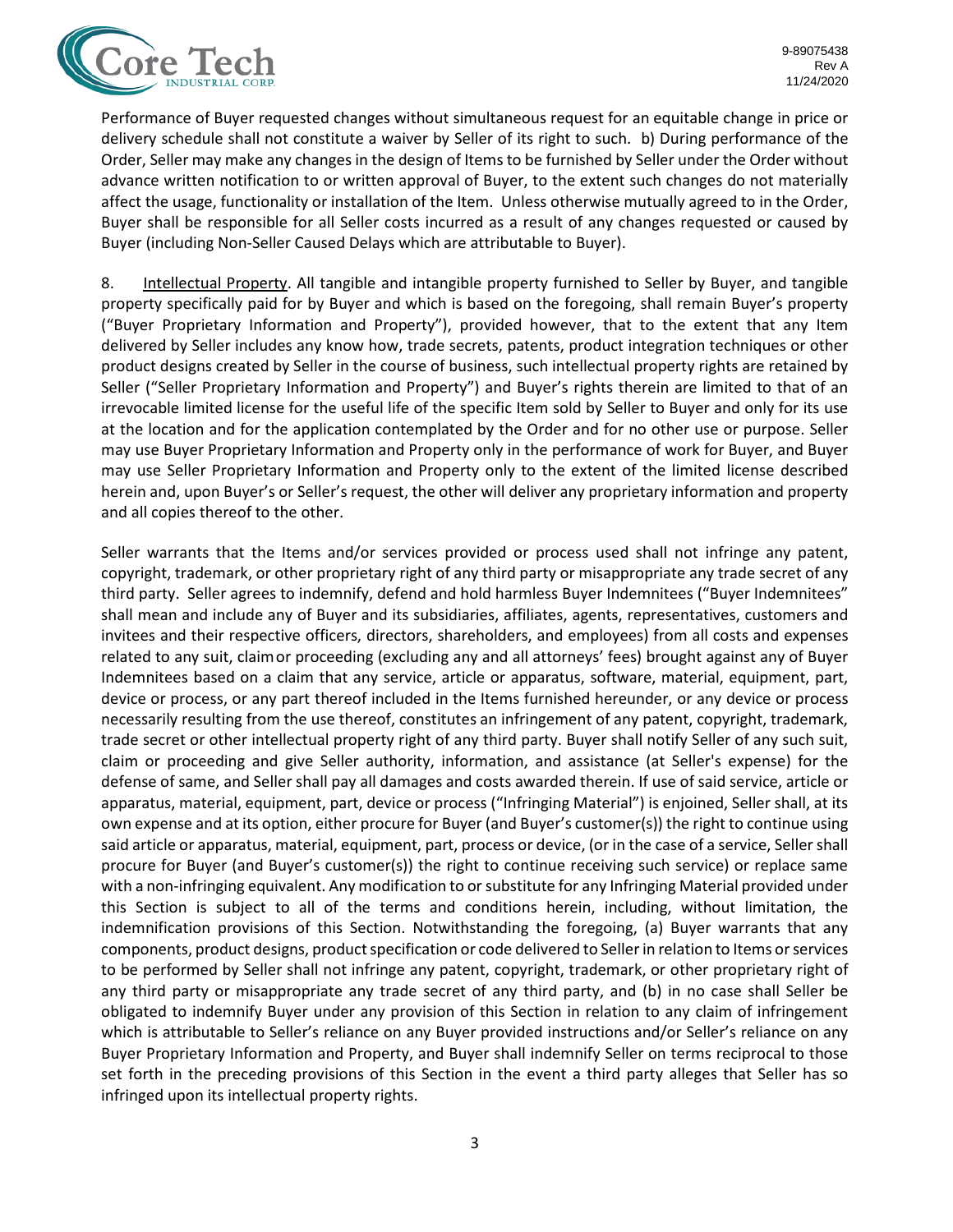

9. Confidentiality. Seller and Buyer shall keep the proprietary information and property of the other confidential and may not disclose such to any person or entity or otherwise reveal or in any manner display or demonstrate such in any public or private forum without the other's prior, express, written permission. If, with Buyer's or Seller's prior, express, written permission, the other furnishes proprietary information and property to any supplier or subcontractor of the other for use in performance of the Order or in relation to the limited license contemplated herein, the disclosing party shall (a) insert the substance of this Section in all orders to such supplier or subcontractor, and (b) remain responsible hereunder for any breach by such supplier or subcontractor of this Section. Neither Seller nor Buyer shall disclose the making of any Order or display any products manufactured for Buyer that utilize, are based on or incorporate any proprietary information and property of the other in any advertisement, journal, magazine or other publication or on the internet or in any other medium. Neither Seller nor Buyer may use the other party's (or its affiliate's) name or logo (including any trademark of the other party) in any of its advertising or publicity material without the other's prior written consent, which may be withheld or given in such party's absolute discretion. Neither Seller nor Buyer shall not use (and shall not assist others in using) any proprietary information and property to engage in activity outside of the Order and the limited license (as the case may be), including, without limitation, support of the aftermarket for the Items.

10. Record Retention. Seller shall retain all records related to (a) the Items, and (b) any transactions between Seller and Buyer, including but not limited to records related to quality, for a minimum period of seven (7) years following the delivery of the last Item related to a particular Order. Upon Buyer's written request, Seller will deliver all such records to Buyer or its designee, or dispose of such records, unless such records are required to be retained by Seller pursuant to applicable law, regulation, or for insurance purposes, provided that Buyer shall reimburse Seller for any customary and reasonable costs incurred by Seller in connection with providing copies of such to Buyer.

11. Seller's Status. It is understood and agreed that Seller and/or its employees engaged in the performance of the Order by Seller are not employees of Buyer and are not entitled to Buyer employee benefits or privileges or any payment from Buyer (other than as expressly provided for in the Order) and Seller shall pay the salaries or expenses, applicable taxes, including Social Security and unemployment benefits of said employees. Seller shall also pay any expenses normally paid by an employer in connection with its employees assigned to Buyer's account. Seller and its employees are and shall be deemed to be independent contractors at all times during its performance of the work specified in the Order.

12. Termination. By written notice, Buyer or Seller may terminate the Order in whole or in part: (a) if the other fails or refuses to perform in accordance with any of the requirements of the Order or the other breaches any term or condition of the Order or otherwise prevents the non-breaching party from being able to comply with the requirements of the Order, including failure to comply with Seller's standard lead-times, provision of incomplete/inconsistent product designs, site unsuitability and unreadiness for construction, late provision of Buyer provided parts which are to be integrated into the Item, and failure of Buyer to provide Seller with approvals/inspections in keeping with any project, construction or critical path schedules (a "Default"); (b) if the other party becomes insolvent or suspends any of its operations or if any petition is filed or proceeding commenced by or against the other party (whether voluntary or involuntary) under any federal or state law, or under any agreement, instrument, security interest, or similar arrangement, relating to bankruptcy, arrangement among debtor and creditors, reorganization, receivership or assignment for the benefit of creditors; or (c) if the other party is added to the federal Excluded Parties List System ("EPLS") or any other government denial list including but not limited to the Denied Persons List, Specially Designated Nationals List, or any other sanction or embargo lists issued by the U.S. Department of State, U.S. Department of Commerce or Office of Foreign Assets Control. Except as otherwise expressly contemplated herein, the parties shall have all available rights and remedies in law and equity following an event of default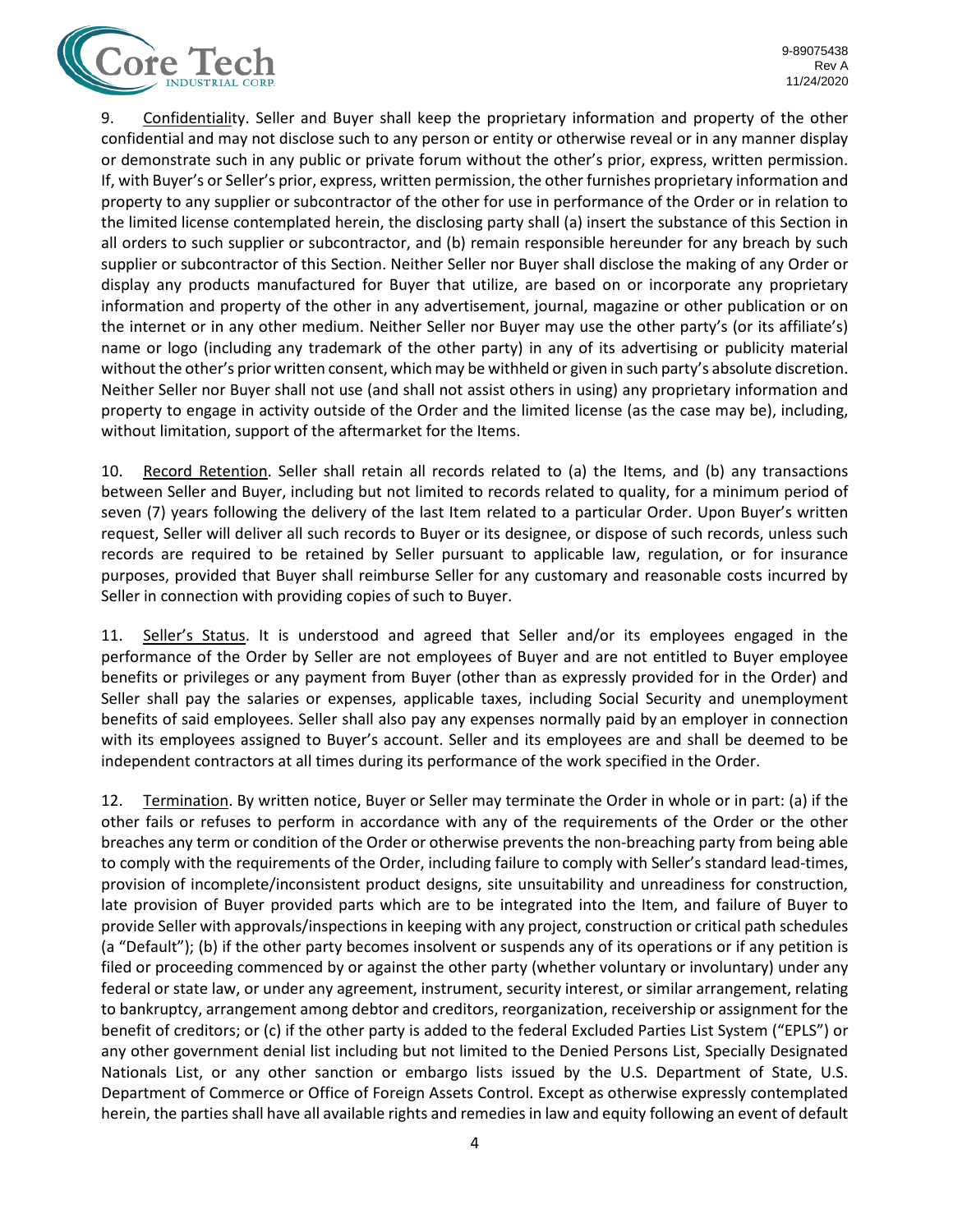

or otherwise in relation to the termination of an Order. Prior to termination under (a) of this Section, the non-defaulting party shall provide the allegedly defaulting party with notice of default and an opportunity cure for a period of 30 days. Following such notice, if the allegedly breaching party disputes the breach, they may require that the alleged dispute be elevated within their respective organizations for mutually acceptable dispute resolution for a period of 10 days, and in the absence of mutual agreement at such level, the non-breaching party may terminate the Order.

13. Indemnification. Except to the extent expressly contemplated herein, Seller shall defend, indemnify and hold harmless Buyer Indemnitees, and Buyer shall defend, indemnify and hold harmless Seller, from and against all liability, demands, claims, losses, costs, damages, and expenses, including but not limited to attorneys' fees, by reason or on account of: (a) property damage, death, and personal injury of whatsoever nature or kind arising out of, as a result of, or in connection with the performance of the Order that is occasioned by the negligent or willful actions or omissions of Seller or its respective suppliers or subcontractors at any tier; and/or (b) Seller's breach of any of its obligations under these Terms and Conditions of Sale and/or any Order, provided that no party shall be indemnified for their (or their agent's or subcontractor's) negligent or willful action and any indemnification in such case shall be limited to Buyer's and Seller's respective percentage of causation.

14. Limitation of Liability. a) Seller liability is limited to the Items of the Order only, not the labor to remove or install the Items or any resulting damage or lost profits associated with any loss of operating efficiency or down-time. b) The Seller's total liability to the Buyer and any third parties shall not exceed the contract value of the Order.

15. Insurance. Seller will maintain and carry sufficient liability insurance to cover its obligations under the Order, with reputable insurance carriers reasonably acceptable to Buyer. Seller will, if requested by Buyer, furnish certificates of insurance from its carrier(s) which shall provide that such coverage shall not be changed without thirty (30) days advance written notification to Buyer.

16. Quality Assurance. Seller shall implement and/or maintain any quality systems which have been represented by Seller to Buyer to be adopted or to otherwise exist in the course of any supplier qualification. Seller will grant Buyer, its customer and relevant regulatory agencies access to its facilities and all relevant data, records and material in order to observe, evaluate and verify Seller's compliance with its quality obligations under the Order, provided that Buyer shall reimburse Seller for any customary and reasonable costs incurred by Seller in doing so. Seller will further provide Buyer, its customer and relevant regulatory agencies with reasonable facilities and assistance for safe and convenient observation, evaluation and verification.

17. Further Assurances and Audit. Upon request by either Buyer or Seller, the other will: (a) furnish to the requesting party any additional information reasonably requested; (b) execute and deliver, at its own expense, any other documents reasonably requested to be executed and delivered; and (c) take any other actions as the requesting party may reasonably require to more effectively carry out the intent, and comply with the terms, of this Agreement. Further, Seller will respond to requests by Buyer for information regarding the qualifications, experience and past performance of Seller.

Buyer may by itself and/or by engaging a reputable third party auditor, audit Seller's performance under these terms and/or the applicable Order. Buyer shall give Seller reasonable prior notice of any intended audit (unless Buyer is aware of or has reasonable grounds to suspect fraud). Seller shall provide Buyer and/or the relevant auditor access to all non-financial information, facilities, materials, installations, premises or procedures as it shall reasonably require to undertake the audit (or, in the case of facilities and premises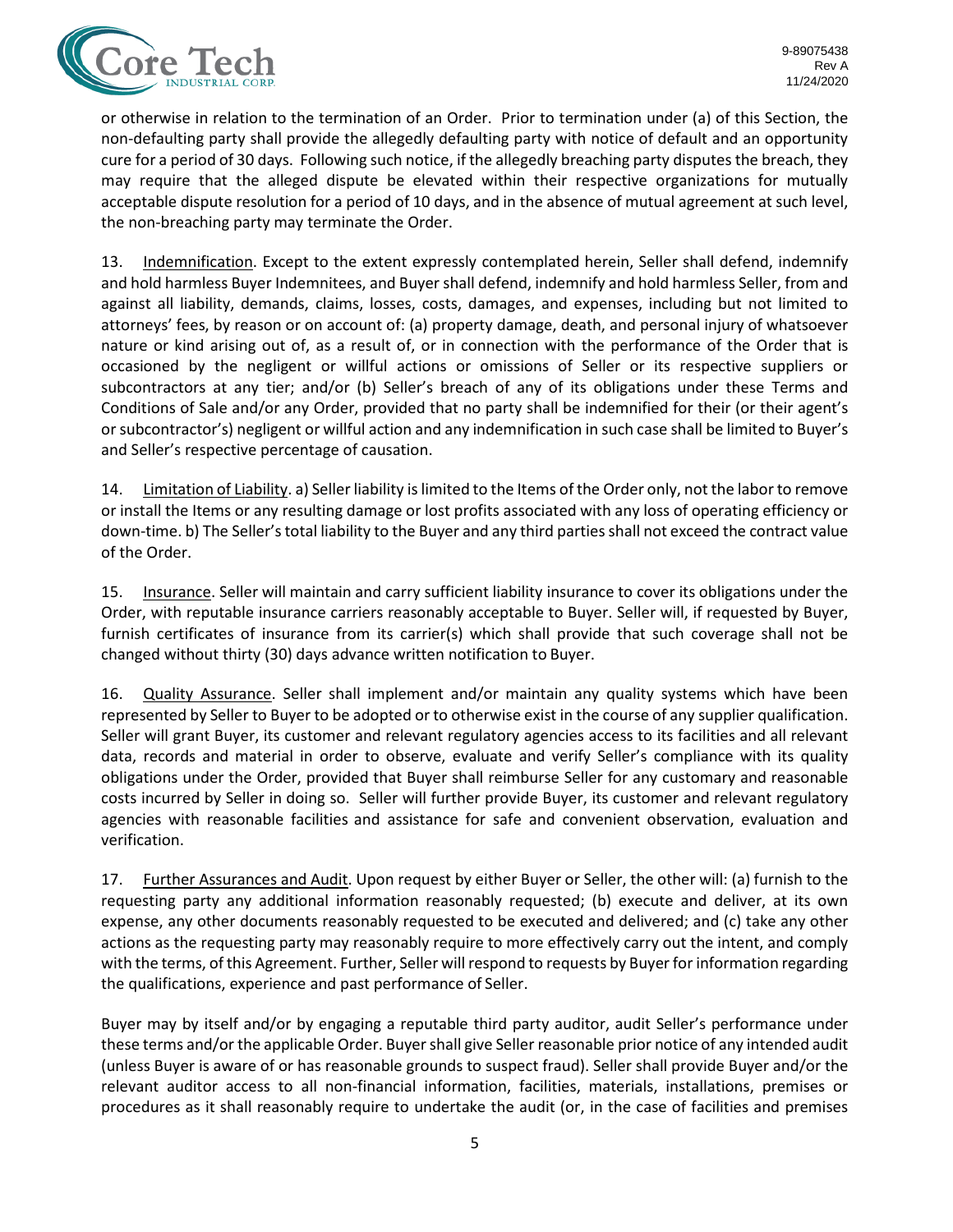

that are not within Seller's control shall use reasonable efforts to obtain such access), subject to Buyer requiring the auditor to enter into a reasonable confidentiality agreement with Seller restricting disclosure of Seller's confidential information to a reasonable extent.

18. Order of Precedence. Except as provided otherwise in a written document executed by authorized representatives of Buyer and Seller, in the event of any conflict among the provisions of the Order and any other associated documentation, the following order of precedence shall apply in interpreting the Order: (a) the text of a sales order to which the Order applies; (b) the specifications, drawings or any other supporting documentation sent with the Order; (c) any special or supplemental terms and conditions incorporated by reference in such sales order; and (d) these Terms and Conditions of Sale.

19. Disputes and Choice of Law. The parties shall attempt to amicably resolve any dispute which arises under these Terms and Conditions of Sale or any Order by engaging the appropriate representatives within each party's company. The Order shall, in all respects be interpreted, construed, and governed by and in accordance with the laws of the state of New York, excluding its conflict of laws rules. Claims arising from or relating to this Order shall be brought only in courts located in New York.

20. Non-waiver. Except as specifically contemplated herein, neither any failure nor any delay by Buyer or Seller in exercising any right, power, or privilege under any Order will operate as a waiver of such right, power, or privilege, and no single or partial exercise of any such right, power, or privilege will preclude any other or further exercise of such right, power, or privilege or the exercise of any other right, power, or privilege. The waiver by Seller or Buyer of a breach of any provision of any Order will not operate or be construed as a waiver of any subsequent breach.

21. Severability. In the event any provision of the Order is held to be unenforceable or invalid by any court of competent jurisdiction, the validity and enforceability of the remaining provisions of the Order will not be affected and, in lieu of such invalid or unenforceable provision, there will be added automatically as part of the Order provisions as similar in terms as may be valid and enforceable under applicable law.

22. Entire Agreement. The Order, with documents as are expressly incorporated by reference, is intended as a complete and exclusive expression of the parties' agreement with respect to the subject matter herein and supersedes any prior or contemporaneous agreements, whether written or oral, between the parties. Each Party has full authority to enter into this Order and perform its obligations herein. The Order may be executed in one or more counterparts, each of which shall for all purposes be deemed an original and all of which shall constitute the same instrument. Facsimile signatures on such counterparts are deemed originals except where Seller has indicated that it requires originals. No course of prior dealings or usage of the trade shall be relevant to determine the meaning of the Order even if the accepting or acquiescing party has knowledge of the performance and opportunity for objection. All provisions or obligations contained in the Order, which by their nature or effect are required or intended to be observed, kept or performed after termination or expiration of the Order will survive and remain binding upon and for the benefit of the parties, their successors (including without limitation successors by merger) and permitted assigns.

23. Miscellaneous. The prevailing party in any action or proceeding for the enforcement, protection or establishment of any right or remedy under these Terms and Conditions of Sale or forthe interpretation of such shall be entitled to recover their reasonable attorneys' fees and costs in connection with such action or proceeding from the non-prevailing party. The parties consent to the jurisdiction of the state or federal courts sitting in New York over any litigation or claim brought to enforce the terms hereof or determine any rights hereunder. Any litigation or claim brought by any party relating in any way to these Terms and Conditions of Sale may be brought only in the Supreme Court of the State of New York for the County of